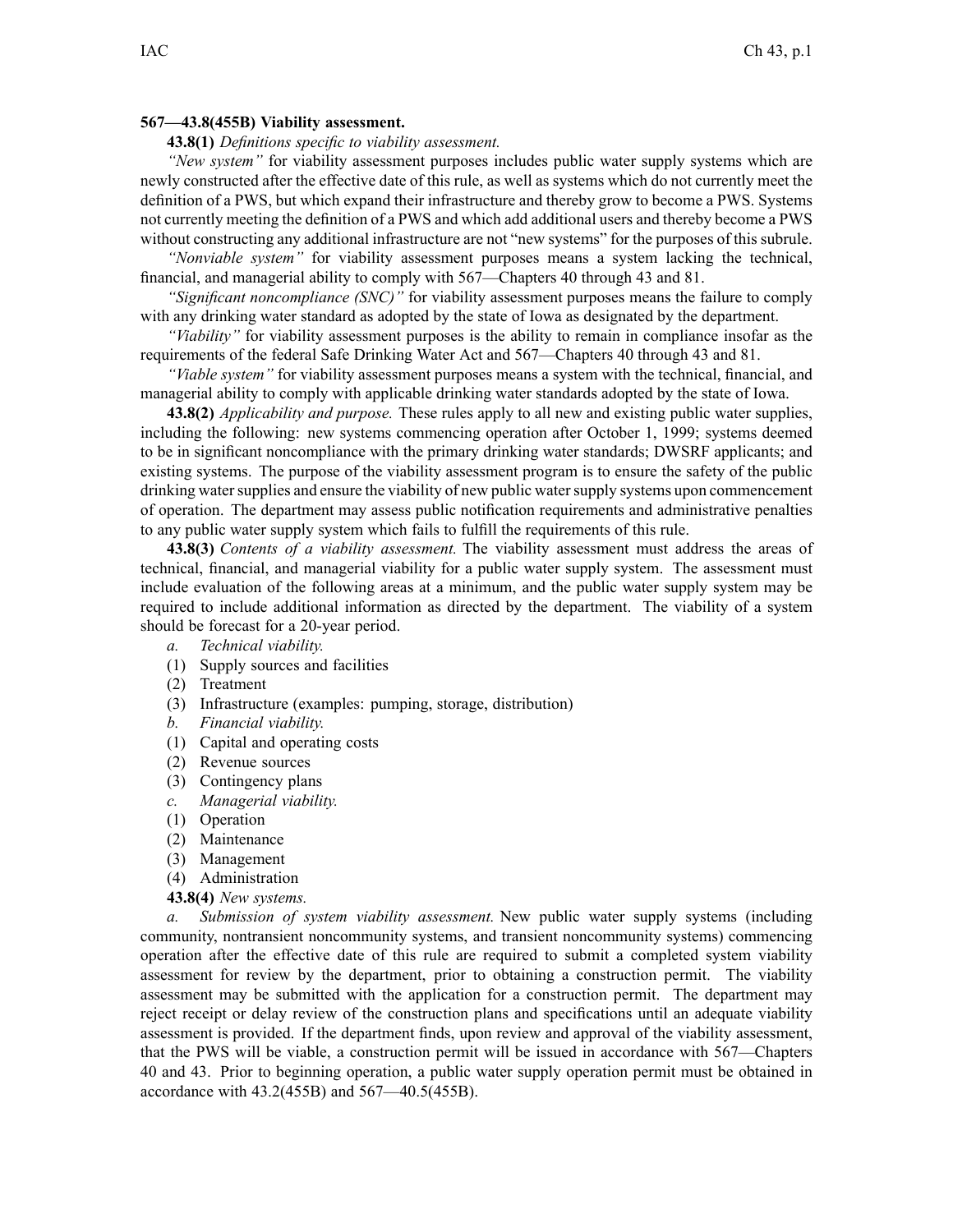*b. Review of the viability assessment.* If the department declines to approve the viability assessment as submitted by the applicant, or if the department finds that the PWS is not viable, approval of construction and operation permit applications will be denied. If the viability assessment is conditionally approved, construction and operation permits will be issued, with conditions and <sup>a</sup> schedule to achieve compliance specified in the operation permit.

## **43.8(5)** *Existing systems.*

*a. Submission of system viability assessment.* Any community, nontransient noncommunity, or transient noncommunity water system which operated prior to October 1, 1999, and was regulated as <sup>a</sup> public water system by the department shall be considered an existing system. Any system which does not currently meet the definition of <sup>a</sup> PWS, but which expands their infrastructure and thereby grows to become <sup>a</sup> PWS is considered <sup>a</sup> new system. Systems not currently meeting the definition of <sup>a</sup> PWS and which add additional users and thereby become <sup>a</sup> PWS without constructing any additional infrastructure are considered existing systems for the purposes of this subrule. All PWSs should complete <sup>a</sup> viability assessment. However, only those existing PWSs which meet one or more of the following criteria are required to complete <sup>a</sup> viability assessment for the department's review and approval.

(1) Systems applying for DWSRF loan funds.

(2) Systems categorized as being in significant noncompliance by the department, due to their history of failure to comply with drinking water standards.

(3) Systems identified by the department via <sup>a</sup> sanitary survey as having technical, managerial, or financial problems as evidenced by such conditions as poor operational control, <sup>a</sup> poor state of repair or maintenance, vulnerability to contamination, or inability to maintain adequate distribution system operating pressures.

(4) Systems which have been unable to retain <sup>a</sup> certified operator in accordance with 567—Chapter 81.

*b. Review of viability assessments for systems required to submit an assessment.* If the assessment is incomplete and does not include all of the required elements, the supply will be notified in writing and will be given an opportunity to modify and resubmit the assessment within the time period specified by the department. If the system fails to resubmit <sup>a</sup> completed viability assessment as specified by the department, the department may find that the system is not viable. If the submitted assessment is complete, the department will either indicate that the system is viable or not viable after the assessment review proc-ess. The system will be notified of the results of the evaluation by the department.

*c. Review of voluntarily submitted viability assessments.* It is recommended that all existing systems complete the viability assessment and submit it to the department. Voluntarily submitted assessments may be reviewed upon reques<sup>t</sup> and will be exemp<sup>t</sup> from any requirements to modify the assessment if it is not approved, or from <sup>a</sup> determination that the system is not viable, providing the system does not meet any of the criteria for mandatory completion of <sup>a</sup> viability assessment as set forth in 43.8(4)*"a"* above.

**43.8(6)** *Systems which are determined to be not viable.*

*a.* Applicability. The following applies to community, nontransient noncommunity, and transient noncommunity systems:

(1) Systems applying for DWSRF loan funds must be viable, or the loan funds must be used to assist the system in attaining viable status. If <sup>a</sup> system making <sup>a</sup> loan application is found to be not viable, and loan funds will not be sufficient or available to ensure viability, then the situation must be corrected to the department's satisfaction prior to qualification to apply for loan funds.

(2) Systems which meet the department's criteria of significant noncompliance are not considered viable. The viability assessment completed by the public water supply and the most recent sanitary survey results will be evaluated by the department to assist the system in returning to and remaining in compliance, which would achieve viability. Required corrective actions will be specified in the system's operation permit and will include <sup>a</sup> compliance schedule. Field office inspections will be conducted on an as-needed basis to assist the system in implementing the required system improvements.

(3) Systems experiencing technical, managerial, or financial problems as noted by department in the sanitary survey will be considered not viable. The viability assessment completed by the public water